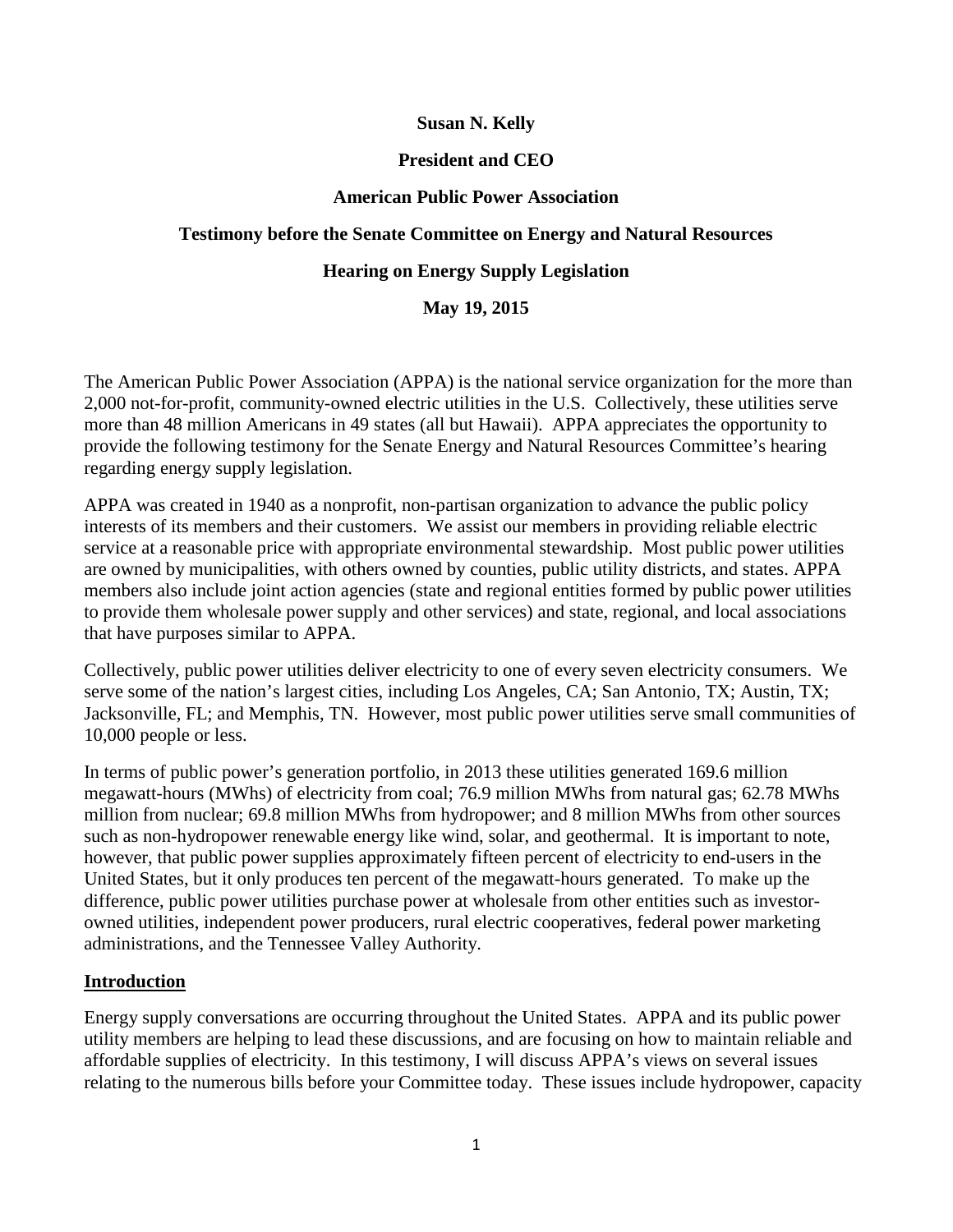markets in regional transmission organizations, and the merits of a federal renewable energy standard, among others.

## **Legislation**

Hydropower:

- S. 1058- Marine and Hydrokinetic Renewable Energy Act
- S. 1236- Hydropower Improvement Act
- S. 1270- Reliable Investment in Vital Energy Reauthorization Act ("RIVER Act")

Hydropower is a cornerstone of our nation's generation mix, and helps support the affordable and reliable operation of the nation's power grid. The option of hydropower generation is urgently needed to manage the very difficult choices that will be presented by the Environmental Protection Agency's (EPA's) proposed emissions guidelines for carbon dioxide emissions from existing fossil fuel-fired power plants under Section 111(d) of the Clean Air Act (commonly referred to as the "Clean Power Plan").

The current hydropower licensing process should be reformed so that public power and other utilities can increase clean, emissions free hydropower generation without unnecessarily prolonged resource agency review. For this reason, APPA supports reforms that will improve the hydropower licensing process. The Federal Energy Regulatory Commission (FERC) should be the lead agency overseeing the licensing process, with the ability to establish and enforce deadlines for state and federal agencies involved in the licensing process. Many of APPA's members are also members of the National Hydropower Association (NHA). One hundred public power utilities own FERC-licensed hydropower facilities, and in some cases they own multiple FERC-licensed facilities.

Making full use of the nation's hydropower resources is key to ensuring that the nation's grid remains reliable and resilient, and that utilities can meet emission reduction goals. Hydropower is a source of emissions-free base-load power which, unlike variable renewable resources, is generally available 24/7. Moreover, hydropower's "black start" capability makes it highly valuable from the standpoint of cyber and physical security; in instances of outages or disruptions to the grid, hydropower units can cycle back on quickly and help support full power restoration.

There is a significant potential for new hydropower to be generated at non-powered dams throughout the country, as well as for hydropower output to be dramatically increased in existing hydropower facilities and at water distribution conduits/canals. But there are excessive regulatory barriers to tapping this potential; we therefore ask this Committee to pass legislation that reduces those barriers.

FERC is currently the primary federal agency responsible for the licensing and relicensing of such nonfederal hydroelectric projects. But given the involvement of multiple resource agencies, the licensing process can be lengthy, difficult, costly and uncertain for applicants. Under the Federal Power Act ("FPA"), FERC must establish requirements in conjunction with the license ("conditions") that give "equal consideration" to not only power needs, but also Endangered Species Act requirements, water quality issues, marine navigation, and other public interest concerns. FERC must carefully evaluate many aspects of a hydropower project, and we agree that it should do so. But under the current regime, other state and federal agencies can impose "mandatory conditions" that FERC cannot balance or modify in the public interest. While it is appropriate to consider a broad array of factors, this process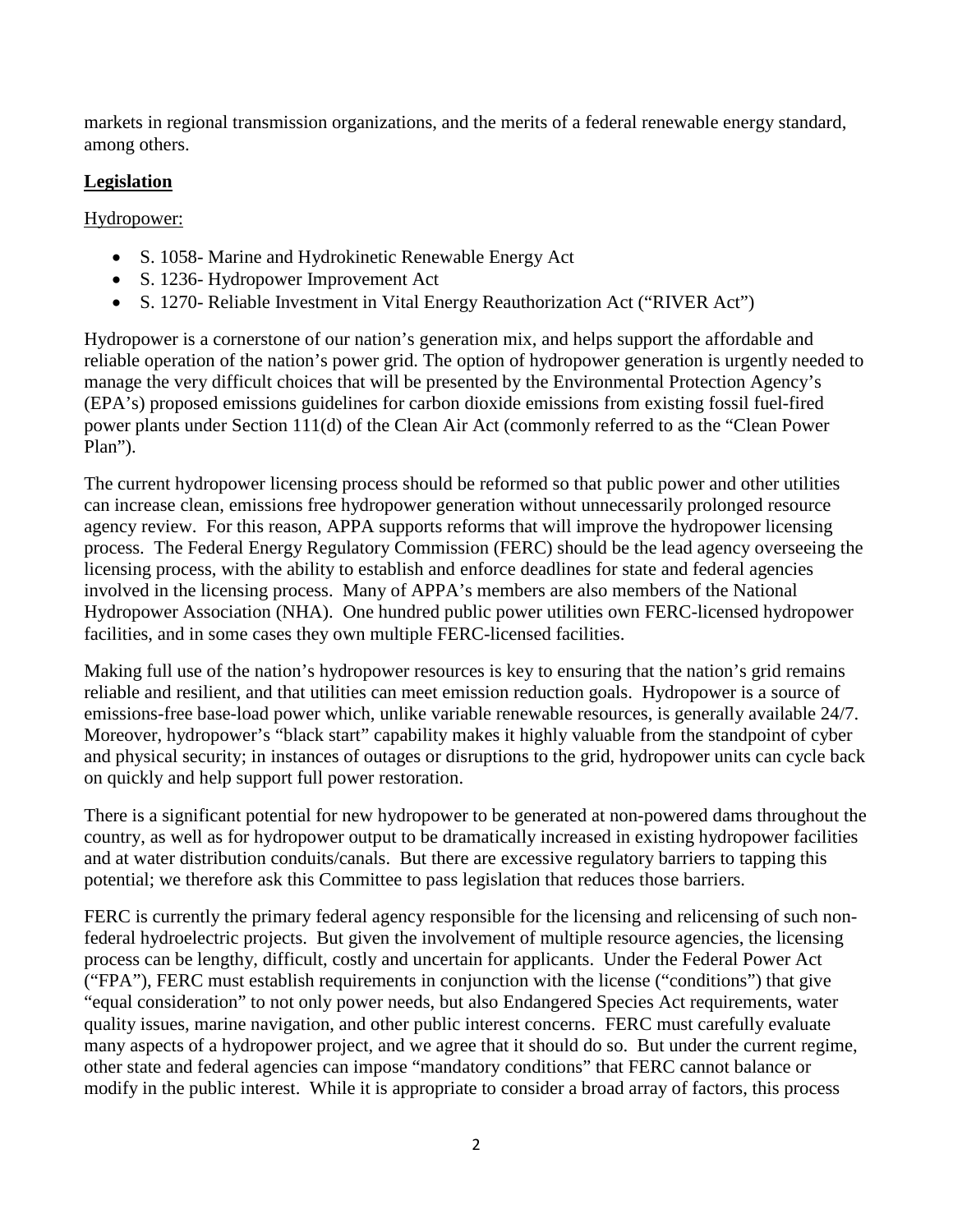must be streamlined and reformed. Critical new additions to existing hydropower facilities are languishing, caught up in bureaucratic and often contradictory processes that can span a decade or more or which simply become too costly to justify further pursuit of the license. FERC must be given more clear-cut authority to establish deadlines and fulfill its role under the FPA.

APPA therefore supports the concepts contained in S. 1236, the Hydropower Improvement Act, which reform the lengthy, duplicative and contradictory regulatory processes for licensing hydropower projects. APPA looks forward to working with the Committee to advance these ideas. Specifically, we strongly support the provisions in Section 35(b)(1) designating FERC as the lead agency for the purposes of coordinating all applicable federal authorizations, Section 35(c)(2)(A) directing FERC to establish a schedule for the issuance of all federal authorizations, and Section 35(b)(3) allowing FERC to consider any federal authorizations not issued by the applicable deadline as recommendations and not mandatory conditions needed before issuing a license. This list is merely illustrative, and should not be viewed as an exhaustive list of provisions in S.1236 that APPA supports.

APPA is also supportive the goals of S. 1058, the Marine and Hydrokinetic Renewable Energy Act of 2015, which seeks to promote research and development of marine and hydrokinetic hydropower technologies and S.1270, the Reliable Investment in Vital Energy Reauthorization Act (RIVER), which would reinstitute incentive payments to qualifying hydropower owners or operators. Increased federal funding for research and incentives will help to drive further improvement and development of our nation's hydropower resources.

Given the impact of a host of EPA regulations that are leading to the reduced use of coal-fired generation, it is important to adopt policies that will support and expedite the use of other base-load generation resources that are reliable and affordable.

# Capacity Markets:

- S. 1222- A bill to amend the Federal Power Act to provide for reports relating to electric capacity resources of transmission organizations and the amendment of certain tariffs to address the procurement of electric capacity resources, and for other purposes.
- S. 1272-A bill to direct the Comptroller General of the United States to conduct a study on the effects of forward capacity auctions and other capacity mechanisms.

# *Background*

S. 1222 and S. 1272 are directed at what are known as "capacity markets," which are currently operating in certain regions of the country with restructured wholesale electric markets. The intent of these "markets" is to ensure that resources will be in place and available when needed (i.e., there will be adequate capacity) to meet the demand for electricity. APPA and others have long had concerns with a specific type of capacity market – namely the mandatory capacity markets that are operated by Regional Transmission Organizations (RTOs) in the eastern wholesale markets (the PJM Interconnection, ISO New England and parts of the New York ISO). These administrative constructs account for a substantial share of the total electricity costs paid by consumers and businesses.

Unfortunately for electric consumers, these mechanisms have not demonstrated that they can achieve a reliable and diverse supply of power and incent the building of new generation where it is most needed. Instead, they have required consumers to pay billions of dollars in costs, with little concomitant benefit.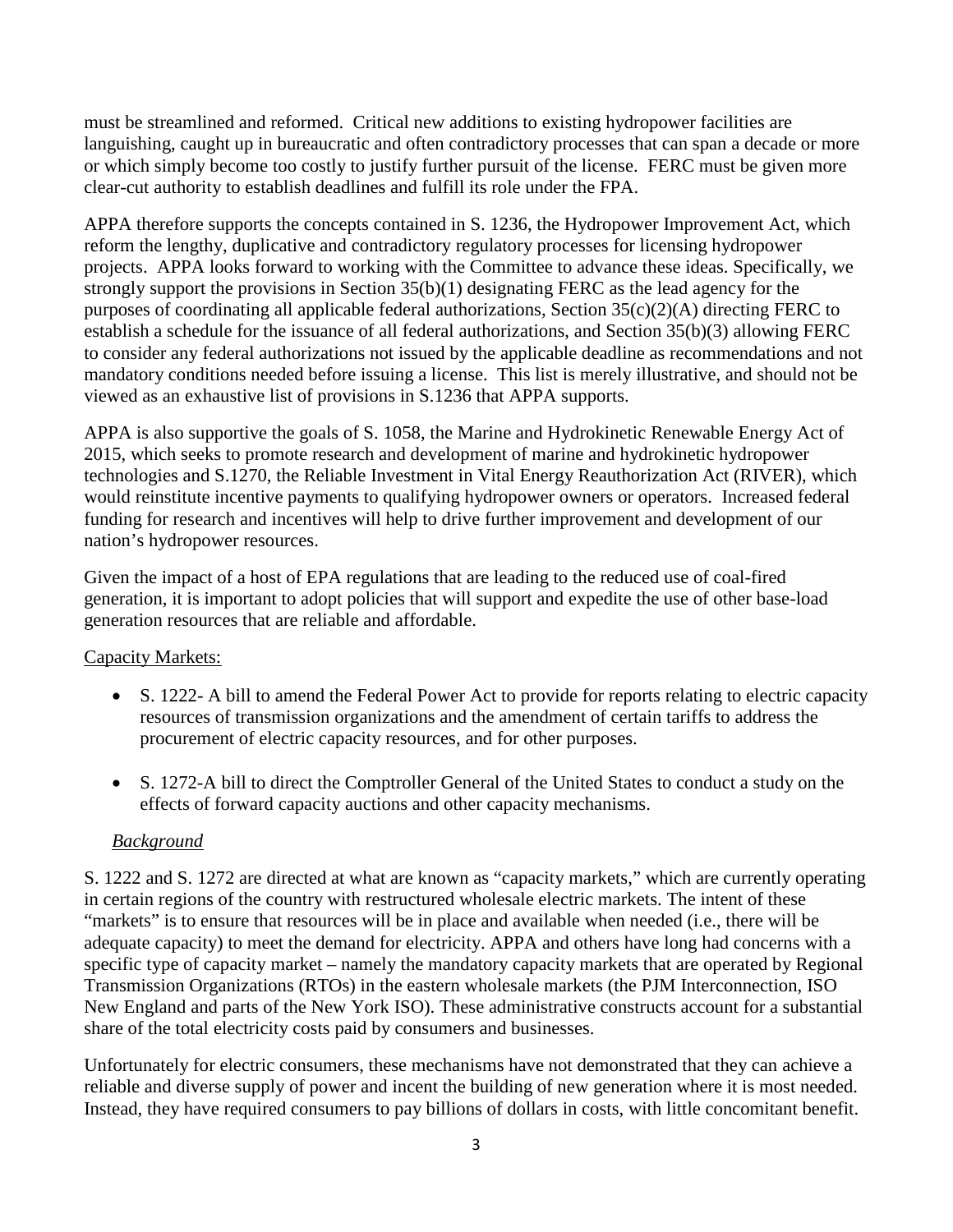Because these mechanisms do not distinguish between technology types or between existing and new units, critical needs are not addressed, including: adequate flexible ramping capability (an operational requirement needed to match the variability of some renewable resources that come online when the sun is shining or wind is blowing, and go offline when they are not); reliability needs created by new environmental regulations and retiring coal plants; and the coordination of natural gas pipeline infrastructure needs with the increasing electricity generation from natural gas.

These mandatory capacity markets are not actually markets and are certainly not competitive. Instead, they are administrative constructs requiring elaborate rules and processes that have been in a constant state of flux as the RTOs continually tweak these rules. In practice, the constant rule changes have simply increased costs to consumers without addressing the fundamental flaw in the capacity markets - that new generation generally requires long-term contracts to secure financing, as opposed to short-term, volatile capacity market prices and frequently changing rules. APPA studies have shown that 98 percent of new generation completed in recent years has been built with financing from ownership or long-term contracts. Moreover, in 2013 only 6 percent of new generation was constructed within RTOs with mandatory capacity markets. (There has been a recent increase in planned merchant natural gas plant capacity in the Eastern RTOs, but not all of this has actually been developed and, moreover, this capacity is being planned without consideration of fuel diversity or the impact on already constrained natural gas pipelines and natural gas prices. The speculative nature of these projects also leads to higher financing costs, which may drive up prices in the capacity markets.

APPA believes that continued reliance on mandatory capacity markets for resource development will not enable the development of needed resources in these regions to assure their energy future, especially in light of EPA's pending 111(d) rule for carbon dioxide emissions, as discussed later in this testimony.

These constructs persist because owners of existing generation resources have a strong financial interest in maintaining them. In recent years, these generation owners have successfully advocated for rules that reduce competition from new entrants and increase prices to consumers. Unfortunately, FERC has approved many of these rule changes.

Such recent restrictions on new entry and competition are the direct result of actions taken in states located within the Eastern RTOs. These states became frustrated with the lack of new power generation being developed in their states, given the billions of dollars being spent on capacity payments. They sought to take control of their energy resource future and protect their residents from high electricity prices and potential shortages. For example, New Jersey, Maryland, and Connecticut all took steps to establish competitive bidding processes for the procurement of new generation capacity through longterm bilateral contracts. Similarly, the New York Power Authority issued an RFP for new power supplies and subsequently entered into a long-term contract with a new efficient natural gas plant in the New York City area to displace an older, less efficient generation facility. Fearful of the *lower* prices that would result from the entry of new generation constructed under these state efforts, owners of existing power plants in the New York, New England and PJM RTOs sought to block this new entry through highly problematic new rules, or changes to or reinterpretations of existing rules that were approved by FERC. Such tariff rules involve what is known as the "minimum offer price rule" (MOPR) or "buyer-side mitigation" (BSM). While tariffs regarding MOPR or BSM differ slightly in the details among the three RTOs, the basic concept is to replace lower price offers to sell new capacity with administratively determined higher price offers, making it more difficult for these new plants to "clear" the capacity auctions. Such rules are based on a largely misguided fear of so-called "buyer-side market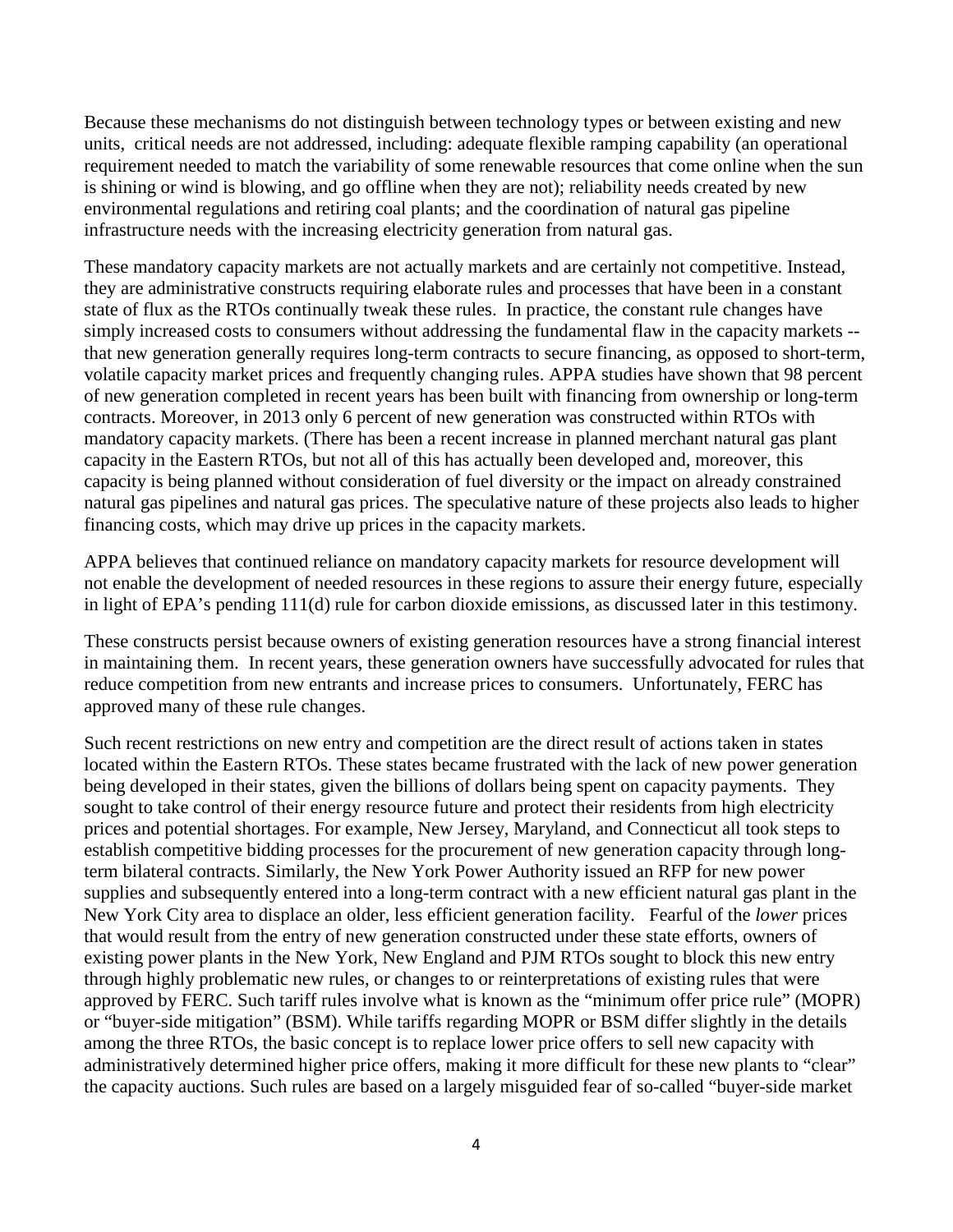power." They produce results that have little to do with competitive markets and everything to do with the maintenance of existing seller-side market power.

The BSM rules greatly limit state control over generation resources in their own states and adversely impact not-for-profit public power and cooperative utilities. Because the capacity markets are mandatory, utilities that construct or contract for generation to meet their own customers' power needs still must offer such self-supply capacity into the annual or sub-annual capacity market auctions. If that capacity does not clear the auction, the utility nevertheless would be required to purchase capacity from the market to meet its capacity obligation—thus paying twice for capacity: once for its own power plant and again for the capacity obtained from the "market." The original rules of the capacity markets in PJM and ISO-NE contained provisions to ensure that self-supply would clear the auctions, avoiding this double-collection dilemma. But these exceptions for self-supplied generation were undone by FERC in subsequent rule changes. The revised capacity market rules now threaten a cornerstone of the business model for public power and cooperative utilities—their ability to self-supply their own customers.

Public power utilities have spent critical time and resources fighting to restore their self-supply rights. In PJM, lengthy negotiations among merchant generators, industrial customers, and public power and cooperative utilities in 2012 resulted in an agreement providing for, among other things, a MOPR exemption for self-supply resources, but only if such supply meets certain criteria. This exemption was approved by FERC in May 2013, but it is unclear whether it will in fact survive, given further litigation. State-sponsored resources are still not subject to any exemption.

Most recently, on May 8, 2015, the New York Power Authority, New York Public Service Commission, and New York Energy Research and Development Authority filed a joint complaint with FERC requesting that resources used for self-supply or the use of resources to meet an identified reliability be exempted from the MOPR applicable to certain capacity zones in New York. In their complaint, these entities note that "imposing imprecise or misdirected mitigation measures can pervert market outcomes and cause substantial deviations from the competitive equilibrium, much to the detriment of the social welfare."

Because the BSM rules also adversely impact the ability of states to procure needed generation or to make decisions on the types of resources they might need to meet their energy needs, the implementation of the EPA's proposed rules under Clean Air Act section 111(d) becomes even more complicated. EPA's proposed rule of necessity relies on state implementation, but the capacity constructs substantially impede state control of their own resource destinies. It is therefore difficult to see how the states will be able to carry out these new obligations. The capacity market rules could well exacerbate reliability problems and price increases as any final rule under section 111(d) is implemented.

Concerns about these constructs were encapsulated in a February 2014 joint letter to FERC from thirty entities, including APPA, publicly- and cooperatively-owned electric utilities, national consumer and low-income organizations, state public utility commissions, state consumer advocates, investor-owned utilities, industrial customers, and independent power producers. The letter listed the following core principles for capacity market reforms: a recognition that load serving entities (LSEs, which are entities that directly serve end-use customers), states, and local regulatory bodies have policy reasons to support specific types of resources so that barriers should not be erected to thwart resource decisions made by these entities; encouragement and support for long-term contracting and self-supply; and consideration of rate impacts on consumers.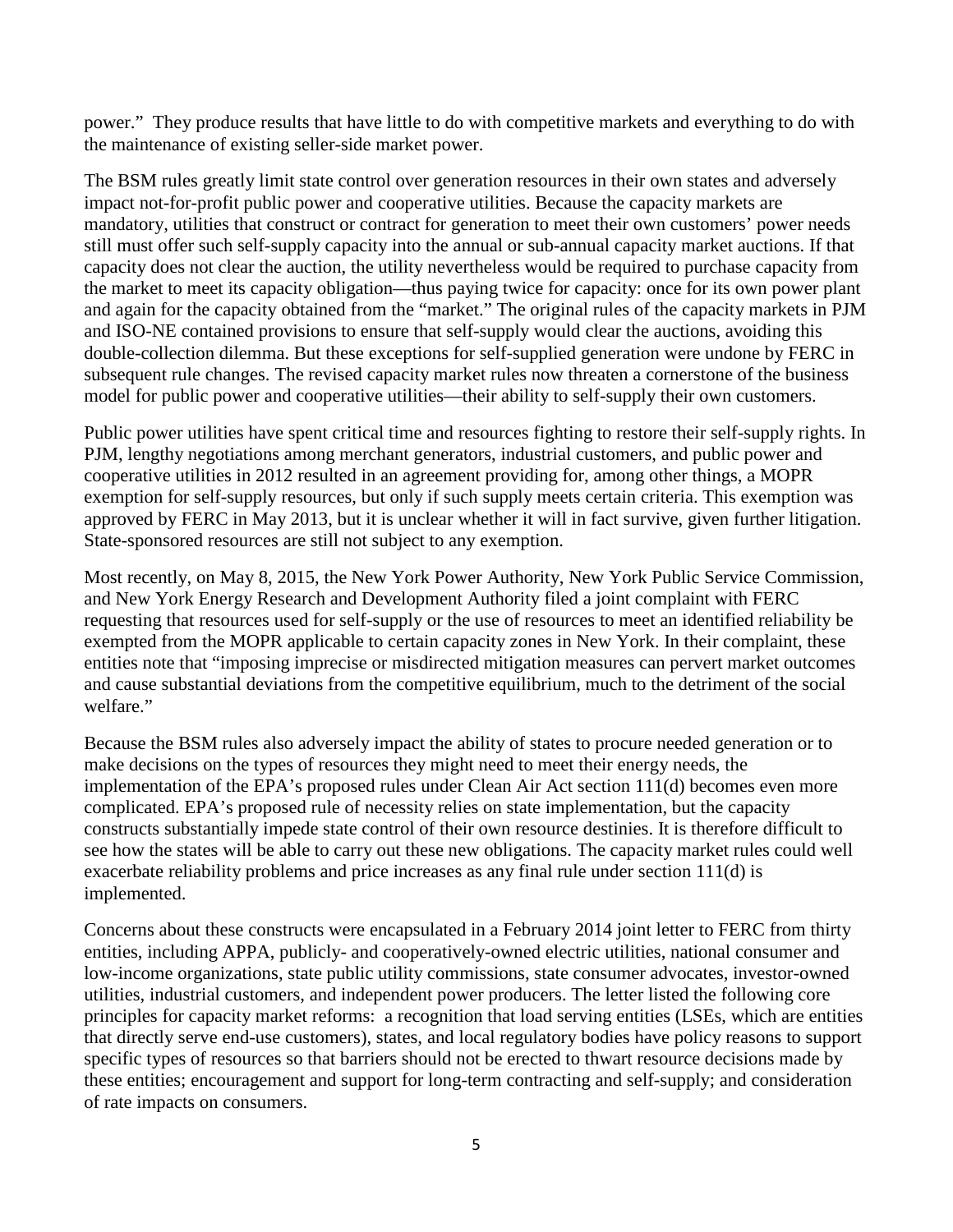#### *S. 1222/S. 1272*

Given this history, APPA greatly appreciates the interest shown in this issue by this Committee and by Chairman Murkowski as reflected in the introduction of S. 1222, the Continuity of Electric Capacity Resources Act. The legislation would: a) require RTOs to report on the status of capacity resources and reliability of the bulk power system; and, b) make tariff amendments if certain enumerated objectives are not being addressed by the capacity markets. We are particularly pleased to see that the legislation lists among those objectives "an enhanced opportunity for self-supply of electric capacity resources" as well as a "diverse generation portfolio" and "availability of transmission support services." This bill marks the welcome beginning of what we hope will be a fruitful consideration of the problems caused by mandatory capacity markets. We look forward to continuing to work with Chairman Murkowski, the Committee, and others who have expressed an interest in this issue to explore this and other legislative approaches to resolve these concerns.

In specific response to the provisions of S. 1222, given the extreme reluctance of the RTOs with mandatory capacity markets to acknowledge shortcomings of their markets and the strength of entrenched interests that have a vested financial interest in the perpetuation of the current regime, we are concerned that the legislation may lack the "teeth" to achieve the necessary reforms to these constructs.

APPA is also concerned that S.1222 omits the consideration of costs to consumers from the list of objectives which may force tariff amendments. In recent years, the Eastern RTOs have proposed increasingly costly rule changes under the guise of enhancing reliability. Ironically, these increased costs have been proposed to address the problem that capacity providers which have received capacity payments have not always been available during system peak times; *i.e*., despite having been paid to provide capacity, certain generators have been unable to provide capacity when it was most needed. APPA agrees that such performance issues need to be addressed, but not with the costly and extensive rule changes these RTOs have proposed. Stakeholders recently sent members of Congress from the PJM region a letter addressing one such proposal—PJM's capacity performance proposal. The letter was signed by 14 public power utilities and associations, electric cooperatives, a group of large industrial customers, state commissions and consumer advocates, and states that PJM's capacity performance proposal "would dramatically increase electric costs without providing meaningful and necessary improvements in system reliability."

Finally, we are also concerned that S. 1222 could be used by owners of generation in regions without mandatory capacity markets to advocate for the imposition of these problematic constructs in their RTO regions. For example, generators in the Midcontinent Independent System Operator (MISO), which has a voluntary capacity market, have been continuously advocating for a PJM-style mandatory capacity market in that region despite widespread opposition from the state commissions, public power and others entities in the MISO region.

APPA also appreciates the introduction by Senators Edward Markey and Elizabeth Warren of S. 1272. This legislation would require the Government Accountability Office (GAO) to conduct a study on the effects of forward capacity auctions and other capacity mechanisms. This legislation rightfully focuses on the effect of these mechanisms on consumer prices, development of new generation, preservation of existing generation, and competition. More importantly, the legislation requires the GAO to answer the fundamental question of whether these constructs are producing rates that are "just and reasonable." APPA believes any such analysis would confirm our conclusions about these mandatory capacity market mechanisms and provide a basis for substantive reforms to these markets.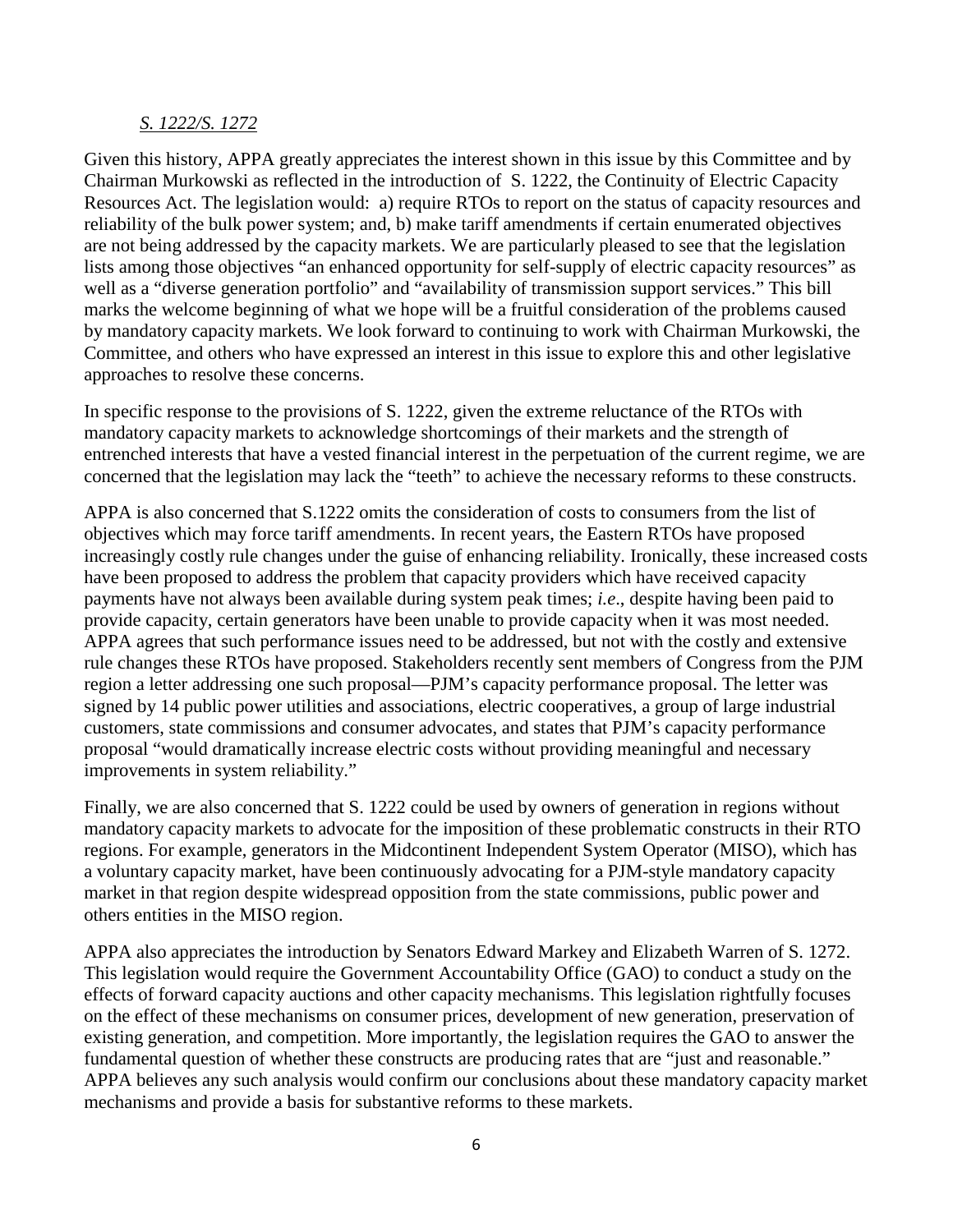All of this said, we believe that there is currently more than enough information available to support immediate reforms. APPA has long recommended that these mandatory capacity constructs be phased out and replaced with voluntary, residual capacity markets, with primary resource procurement achieved through a portfolio of long-, medium- and short-term contracts and a diverse resource mix. While arguably such an overhaul may require the sorts of reports envisioned by S. 1222 and S. 1272, APPA believes a narrower near-term fix is already justified by what we know today.

Specifically, APPA would propose that:

- A) RTOs that have not yet implemented a *mandatory* capacity market should not move to do so without unanimous support by the states in the region.
- B) RTOs that have already adopted a mandatory capacity market should not impair (through rates, or rules, regulations, or practices affecting rates) the ability of a load-serving entity to meet its capacity obligations through a resource it owns, builds, controls, or for which it has a contract for capacity.

APPA believes legislation implementing these two changes would make common sense. A state should not be forced into a mandatory capacity payment mechanism when it wishes to meet its capacity obligations through some other means. Likewise, a load-serving entity should be able to meet its capacity obligations through self-supply (as discussed in S. 1222). As for whether such an approach might "risk" reliability, APPA members have been providing reliable service to their customers for more than a century. Moreover, load-serving entities would continue to be subject to resource adequacy and reliability obligations. Such an approach would simply allow our members and other load-serving entities to do so without being forced to pay billions of dollars for capacity they could more affordably supply themselves, and allow them to construct the diverse portfolios they need to protect their customers and better comply with coming EPA regulations.

In sum, APPA's members are absolutely committed to providing reliable electric power. We object, however, to being forced through mandatory capacity markets to squander billions of dollars for capacity payments which are not resulting in the building of new generation to meet capacity requirements that our members could better, and more affordably, meet through self- supply. As a result, we appreciate greatly the interest shown by this committee in this issue. We would hope that in drafting energy legislation this year, the Committee will recognize the impediments to an affordable, reliable and more efficient generation future posed by these mandatory capacity constructs and move to impose needed reforms to those markets, such as those proposed above.

## Renewable Energy Standard:

• S. 1264- A bill to amend the Public Utility Regulatory Policies Act of 1978 to establish a renewable electricity standard, and for other purposes. (Udall)

Public power utilities are strongly supportive of renewable energy and have been leaders in the development of renewable energy resources. However, APPA believes that at this point there is no need for legislation to create a federal renewable energy standard (RES). Already, 28 states have RESs and eight have voluntary RESs or targets (National Conference of State Legislatures website -- State Renewable Portfolio Standards and Goals as of February 19, 2015, available at [http://www.ncsl.org/research/energy/renewable-portfolio-standards.aspx\)](http://www.ncsl.org/research/energy/renewable-portfolio-standards.aspx). State and local governments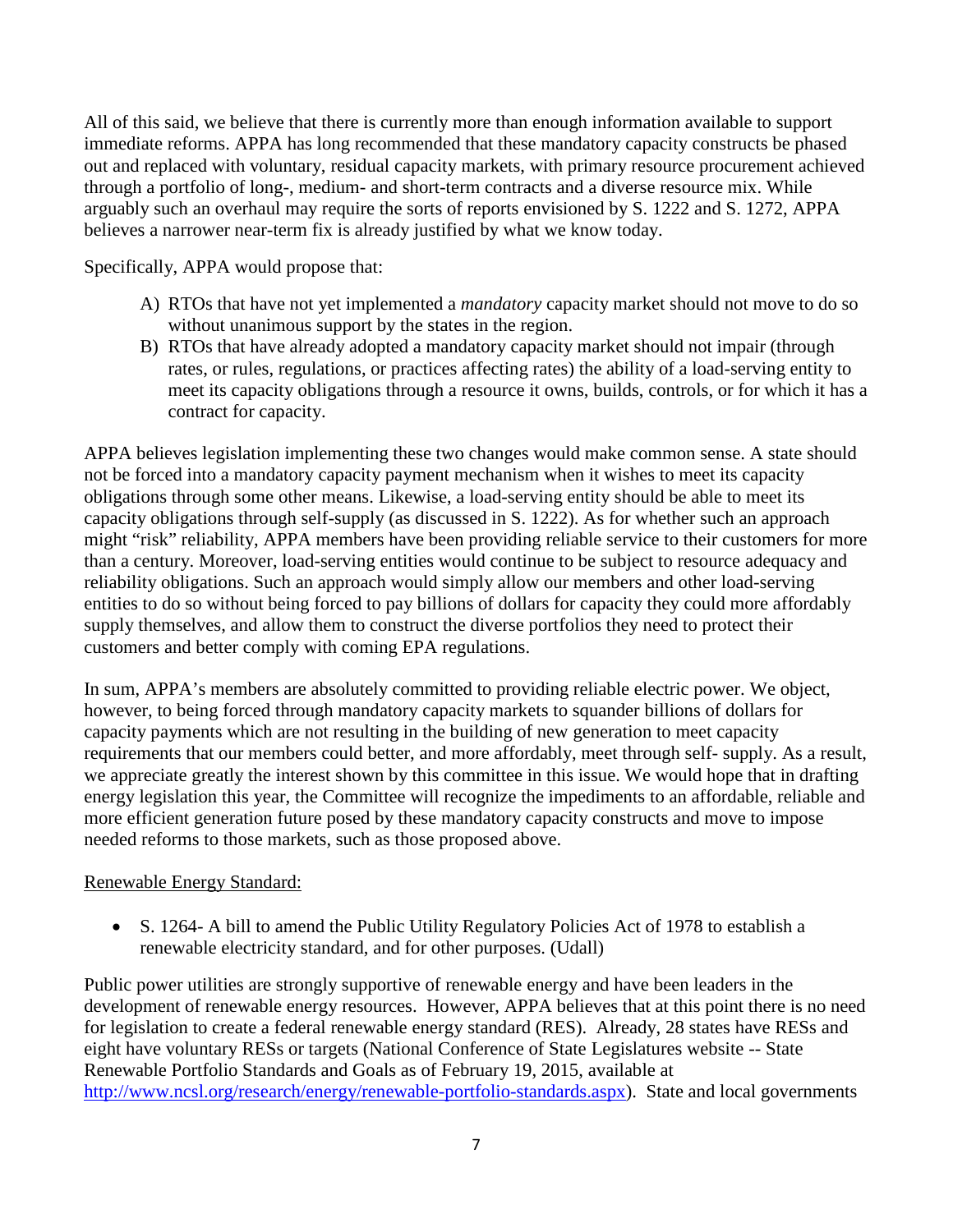are the in the best position to implement these types of policies and adjust them, if needed, to address changing circumstances. Furthermore, given the cumulative impact of various EPA regulations that are leading to the increased retirement of coal-fired power plants throughout the U.S. and the EPA's soonto-be finalized regulations to reduce CO2 emissions from existing fossil-fuel fired power plants, utilities are increasing the percentage of electricity they generate from renewable resources (or taking other steps to reduce CO2 emissions) in any event. State and local policies promoting the greater use of renewables, along with EPA regulations to reduce CO2 emissions are sufficient drivers for the increased use of renewable resources. A federal RES is unnecessary.

Furthermore, the creation of a federal RES could create a host of issues for utilities that are already subject to state RESs and are also trying to comply with state plans issued under EPA's final Section 111(d) rule that will be released in the summer of 2015. Not all states have access to sufficient renewable energy sources and under EPA's proposed Section 111(d) rule, utilities in a state that made investments in out-of-state renewables have no ability to get credit for those investments. EPA has thus far not stated whether it will address the out-of-state credit issue in its final rule, but given the systembased approach the agency took in developing individual state goals in the proposed rule, it is hard to see how the agency can fix this problem in the final rule. If a utility cannot get credit for out-of-state investments in renewable resources under a final Section 111(d) rule, it will be very difficult at best to comply with a federal RES of 30 percent by 2030, the same year the states must comply with their final goals under the Section 111(d) rule.

In addition, Senator Udall's legislation could have the unintended consequence of forcing public power, rural electric cooperative, and investor-owned utilities located in the same state to compete against one another for in-state renewable energy resources to meet the state goals set by EPA in its final Section 111(d) rule. While there may be some changes in the final 111(d) rule, EPA has clearly indicated it will retain the basic architecture of the proposed rule, including the four building blocks, of which building block three is renewable energy. Notwithstanding EPA's assertion that states do not have to use all the building blocks for compliance with a state's goal, most states will in fact have to use them all to meet the goal. In addition, there was very little guidance in the proposed rule on possible interstate trading of compliance measures, such as renewable energy credits. Thus, there may be little or no actual ability for utilities in one state to access substantial renewable credits from another state. Hence, utilities in one state may likely have to rely on in-state renewables from that state to meet the 111(d) goals and while some states are fortunate and have access to multiple types of renewable energy sources, others are not so fortunate given weather and topography. In states with limited renewable resources, competition for in-state resources could result in increased electricity prices, which for public power utilities, would be fully borne by customers. Competition could also result in public power utilities not having sufficient access to renewable resources to meet their obligations under state plans issued to comply with a final Section 111(d) rule. Given the complications a federal RES would very likely create with the implementation of EPA's final Section 111(d) rule, APPA opposes the creation of one in the energy legislation being formulated by the Committee.

## **Other Legislation**

- S. 562- The Geothermal Exploration Opportunities Act
	- o We would recommend support for this legislation as it would amend the National Environmental Policy Act (NEPA) to exempt exploratory work (seismic testing, test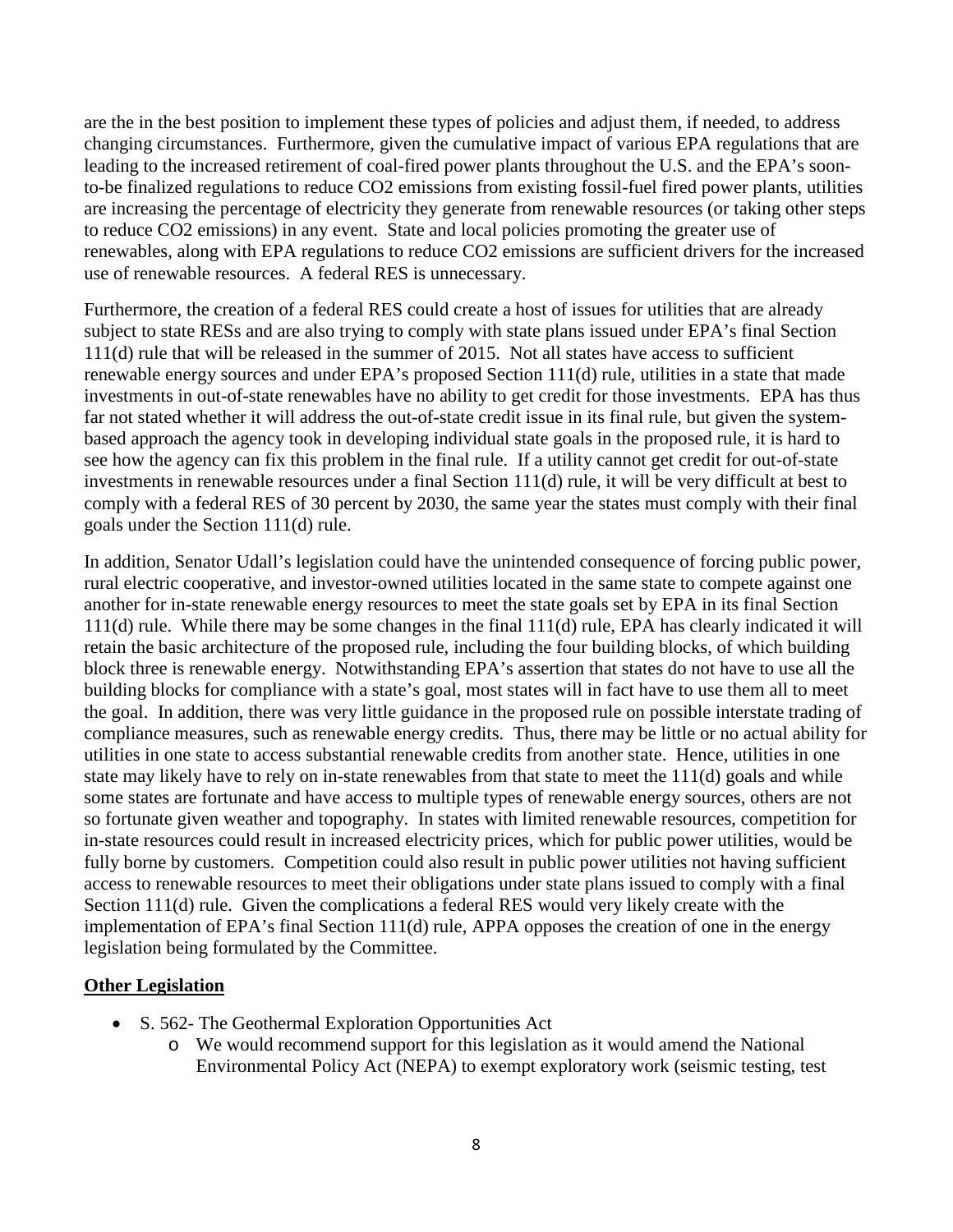wells, etc.) done on a small scale from environmental assessments or environmental impact statements under NEPA.

- S. 822- The Geothermal Production Expansion Act
	- o This legislation would provide an incumbent developer first right of preference to develop adjoining lands. The legislation, however, could be used by an incumbent developer to discourage efforts by other developers to start projects in adjoining geothermal fields. Due to the potential unintended consequences, APPA would remain neutral at this point.
- S. 1060- Geothermal Energy Opportunity Act or "GEO Act"
	- o The crux of this legislation is to create a self-funded program for development of geothermal resources, with royalty payments being held in a separate fund and disbursed by DOE to share costs for innovative projects. We would generally support the legislation, but strongly believe that the current royalty payments to affected counties should be maintained.
- S. 1304 to require the Secretary of Energy to establish a pilot competitive grant program for the development of a skilled energy workforce, and for other purposes
	- o APPA supports the goals of Ranking Member Cantwell's legislation to create a pilot grant program at DOE to support workforce training in the energy sector. Many changes are occurring in the electric utility industry that will require existing workers to learn new skills and necessitate new programs to educate and train new workers entering the field. A competitive grant program that would fund such job training and educational programs would very much benefit public power utilities and the communities they serve.
- S. 1282 to amend the Energy Policy Act of 2005 to require the Secretary of Energy to consider the objective of improving the conversion, use, and storage of carbon dioxide produced from fossil fuels in carrying out research and development programs under that Act; S. 1283 – to amend the Energy Policy Act of 2005 to repeal certain programs, to establish a coal technology program, and for other purposes; and S. 1285 – to authorize the Secretary of Energy to enter into contracts to provide certain price stabilization support relating to electric generation units that use coal-based generation technology
	- o APPA supports efforts to conduct more research and development on carbon capture and sequestration technologies that could help reduce the CO2 emissions from coal-fired power plants and preserve coal as an important source of affordable and reliable baseload generation. Collectively, the bills introduced by Senators Manchin and Heitkamp would prioritize CCS research at DOE and direct the department to conduct research and development, large-scale pilot projects, and demonstration projects to improve the "efficiency, effectiveness, cost, and environmental performance of coal use. Any future efforts to further develop the technology, however, must also look at the potential environmental consequences of long-term sequestration of CO2 and resolve the potential liability issues associated with long-term storage.
- While legislation is not currently pending before the Committee on this issue, APPA would nonetheless like to raise a strong concern about how the costs of safety improvements to